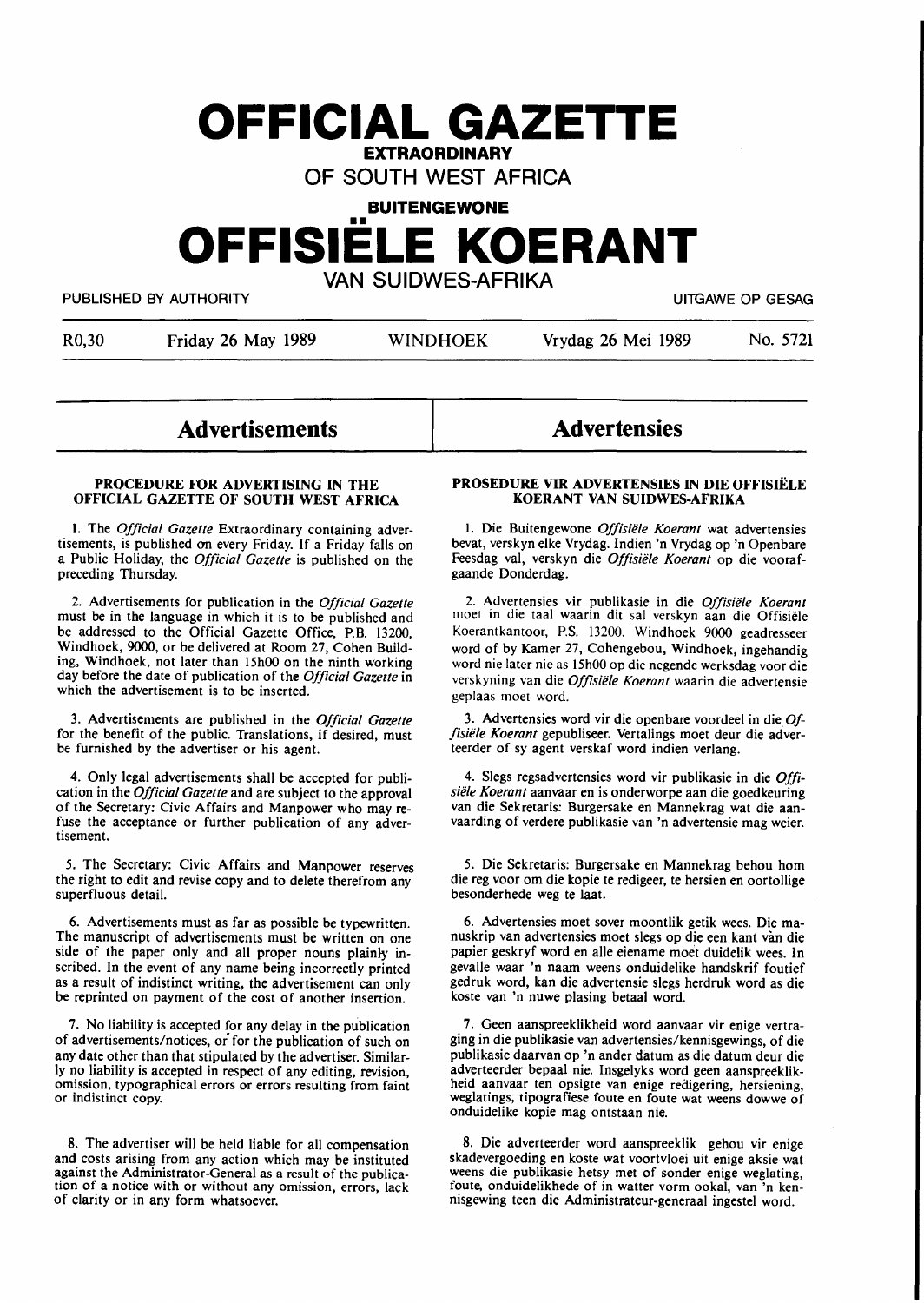9. The subscription for the *Official Gazette* is R25 plus GST per annum, post free in this territory and the Republic of South Africa, obtainable from Star Binders and Printers, P.O. Box 56, Windhoek, 9000. Postage must be prepaid by overseas subscribers. Single copies of the *Official Gazette*  are obtainable from Star Binders & Printers, P.O. Box 56, Windhoek 9000, at the price as printed on copy. Copies are kept in stock for two years only.

10. The charge for the insertion of notices is as follows and is payable in the form of cheques, postal or money orders:

## **LIST OF FIXED TARIFF RATES**

| STANDARDISED NOTICES                                                                                                                                                                                      | Rate per<br>insertion<br>R |
|-----------------------------------------------------------------------------------------------------------------------------------------------------------------------------------------------------------|----------------------------|
| Transfer of business                                                                                                                                                                                      | 3,25                       |
| Deeds: Lost documents                                                                                                                                                                                     | 6,00                       |
| Business notices                                                                                                                                                                                          | 5.00                       |
| Administration of Estates Acts Notices, Forms<br>J. 187, 193, 197, 295, 297, 517 and 519 $\ldots$ .                                                                                                       | 2,00                       |
| Third party insurance claims for compensation.                                                                                                                                                            | 2,50                       |
| Insolvency Act and Company Acts Notices: J. 28,<br>J. 29. Forms 1 to 9                                                                                                                                    | 4,00                       |
| $N.B.$ — Forms 2 and 6 — additional statements<br>according to word count table, added to the basic<br>tariff.                                                                                            |                            |
| Change of name (four insertions) $\dots\dots\dots\dots$                                                                                                                                                   | 60,00                      |
| Naturalisation notices (including a reprint for the<br>$advertiser)$                                                                                                                                      | 2,00                       |
| Unclaimed moneys — only in the <i>Official Gazette</i><br>Extraordinary, closing date 15 January (per entry<br>of "name, address and amount")                                                             | 0,80                       |
| Butchers' notices                                                                                                                                                                                         | 5,00                       |
| Slum Clearance Court Notices, per premises                                                                                                                                                                | 4,00                       |
| Lost life insurance policies $\ldots, \ldots, \ldots, \ldots$                                                                                                                                             | 2,00                       |
| NON-STANDARDISED NOTICES                                                                                                                                                                                  |                            |
| Company notices:                                                                                                                                                                                          | R                          |
| Short notices: Meetings, resolutions, offers of com-<br>promise, conversions of companies, voluntary<br>windings-up, etc.: closing of members' registers<br>for transfer and/or declarations of dividends | 11,00                      |
| Liquor Licence Notices (In Official Gazette, Ex-<br>traordinary viz. (June/Tvl; November/Cape;<br>January/O.F.S.; April/Natal), per bilingual<br>application                                              | 7.00                       |
| Declaration of dividends with profit statements, in-                                                                                                                                                      | 25,00                      |
| Long notices: Transfers, changes in respect of<br>shares or capital, redemptions, resolutions, volun-<br>tary liquidations                                                                                | 37,00                      |

Liquidators' and other appointees' notices  $\dots$  7,00

Trade marks in South West Africa . . . . . . . . . . . . 11,00

9. Die jaarlikse intekengeld op die *Offisiele Koerant* is R25 plus belasting posvry in hierdie gebied en die Republiek van Suid-Afrika, verkrygbaar by Star Binders & Printers, Posbus **56,** Windhoek, 9000. Oorsese intekenaars moet posgeld vooruitbetaal. Enke! eksemplare van die *Offisiiile Koeranl* is verkrygbaar van Star Binders & Printers, Posbus 56, Windhoek, 9000 teen die prys soos gedruk op eksemplaar. Ekscmplare word vir slegs twee jaar in voorraad gehou.

IO. Die koste vir die plasing van kennisgewings is soos volg en is betaalbaar by wyse van tjeks, wissels, pos- of geldorders:

## **LYS VAN VASTE TARIEWE**

| GESTANDAARDISEERDE<br><b>KENNISGEWINGS</b>                                                                                                                                                                     | Tarief per<br>plasing<br>R |
|----------------------------------------------------------------------------------------------------------------------------------------------------------------------------------------------------------------|----------------------------|
| Oordrag van besigheid                                                                                                                                                                                          | 3,25                       |
| Aktes: Verlore dokumente                                                                                                                                                                                       | 6,00                       |
| Besigheidskennisgewings                                                                                                                                                                                        | 5,00                       |
| Boedelwettekennisgewings: Vorms J. 187, 193,<br>197, 295, 297, 517 en 519                                                                                                                                      | 2,00                       |
| Derdepartyassuransie-eise om skadevergoeding.                                                                                                                                                                  | 2,50                       |
| Insolvensiewet- en<br>maatskappywettekennisge-<br>wings: J. 28, J. 29. Vorms 1 tot 9                                                                                                                           | 4,00                       |
| L.W. - Vorms 2 en 6 - bykomstige verklarings<br>volgens woordetaltabel, toegevoeg tot die basie-<br>se tarief.                                                                                                 |                            |
| Naamsverandering (vier plasings) $\dots \dots \dots$                                                                                                                                                           | 60,00                      |
| Naturalisasiekennisgewings (insluitende 'n her-<br>druk vir die adverteerder)                                                                                                                                  | 2,00                       |
| Onopgeëiste geld — slegs in die Buitengewone Of-<br>fisiële Koerant sluitingsdatum 15 Januarie (per in-<br>skrywings van "naam, adres en bedrag")                                                              | 0,80                       |
| $Slagterskenn isgewings$                                                                                                                                                                                       | 5,00                       |
| Slumopruimingshofkennisgewings, per perseel                                                                                                                                                                    | 4,00                       |
| Verlore lewensversekeringspolisse                                                                                                                                                                              | 2,00                       |
| NIE-GESTANDAARDISEERDE KENNISGEWINGS                                                                                                                                                                           |                            |
| Maatskappykennisgewings:                                                                                                                                                                                       | R                          |
| Kort kennisgewings: Vergaderings, besluite, aanbod<br>van skikking, omskepping van maatskappye, vry-<br>willige likwidasie, ens.: sluiting van lederegisters<br>vir oordragte en/of verklarings van dividende. | 11,00                      |
| Dranklisensiekennisgewings (in Buitengewone Of-<br>fisiële Koerante, t.w. (Junie/Tvl.; November/<br>Kaap; Januarie/OVS; April/Natal) per tweetalige<br>aansoek                                                 | 7,00                       |
| Verklaring van dividende met profytstate, notas in-<br>gesluit                                                                                                                                                 | 25,00                      |
| Lang kennisgewings: Oordragte, veranderings met<br>betrekking tot aandele of kapitaal, aflossings, be-<br>sluite, vrywillige likwidasies                                                                       | 37,00                      |
| Handelsmerke in Suidwes-Afrika                                                                                                                                                                                 | 11,00                      |
| Likwidateurs en ander aangesteldes se kennisge-                                                                                                                                                                | 7,00                       |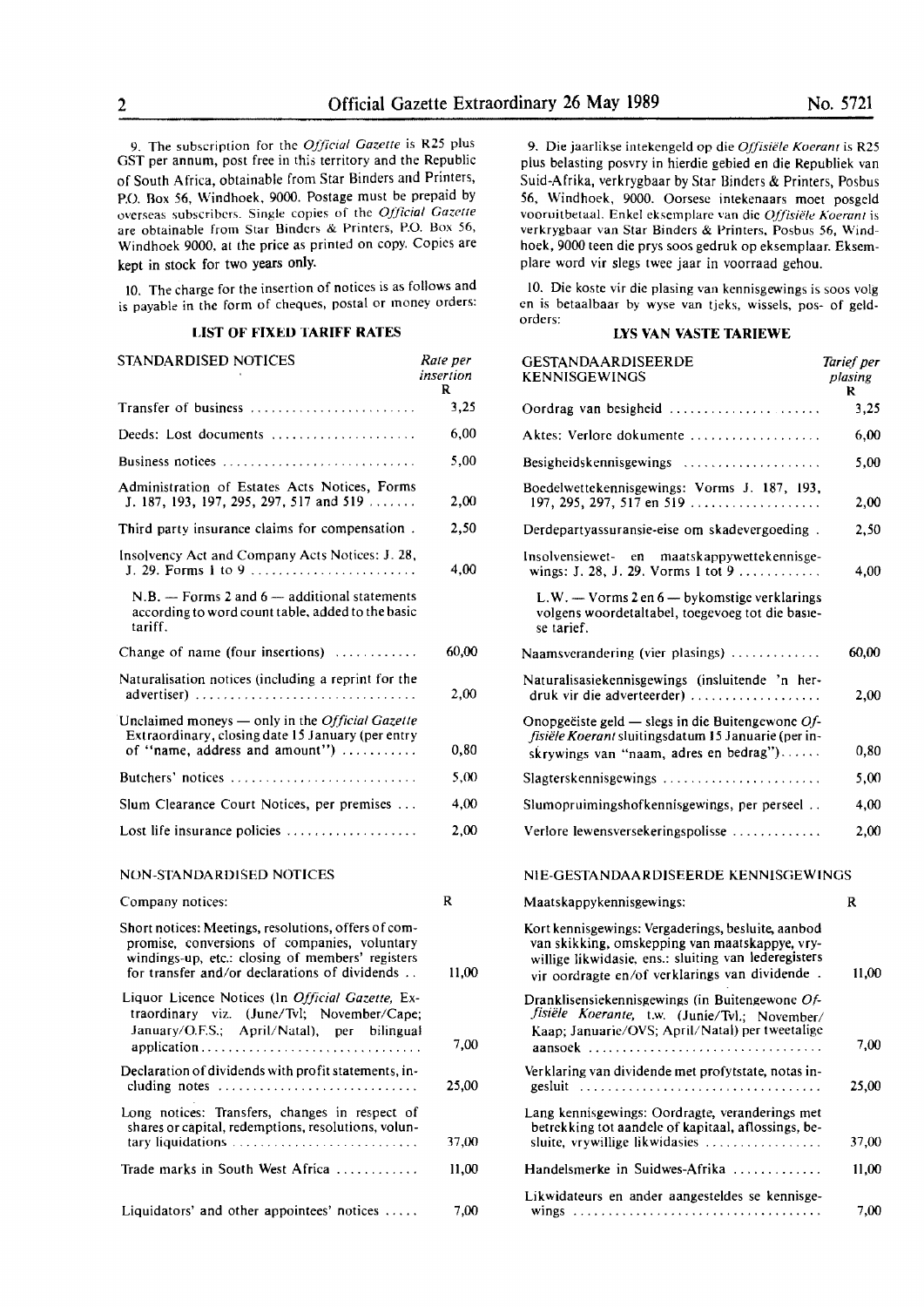## SALES IN EXECUTION AND OTHER PUBLIC SALES:

| Public auctions, sales and tenders:              | 6.00  |
|--------------------------------------------------|-------|
| $76$ to 250 words $\ldots$ , $\ldots$ , $\ldots$ | 15,00 |
|                                                  | 23.00 |

## ORDERS OF THE COURT:

| Provisional and final liquidations or sequestra-  |       |
|---------------------------------------------------|-------|
|                                                   | 14,00 |
| Reduction or change in capital mergers, offers of |       |
| compromise                                        | 37.00 |
| Judical managements, curator bonis and similar    |       |
| and extensive rule nisi                           | 37.00 |
| Extension of return date                          | 4.00  |
| Supersession and discharge of petitions (J. 158)  | 4.00  |

11. The charge for the insertion of advertisements other than the notices mentioned in paragraph 10 is at the rate of 56c per cm double column. (Fractions of a cm must be calculated as a cm).

12. No advertisements shall be inserted unless the charge is prepaid. Cheques, drafts, postal or money orders must be made payable to the Secretary: Civic Affairs and Manpower.

## **Form /Vorm Jl87**

#### **LIQUIDATION AND DISTRIBUTION ACCOUNTS IN DECEASED ESTATES LYING FOR INSPECTION**

In terms of section 35(5) of Act 66 of 1965, notice is hereby given that copies of the liquidation and distribution accounts (first and final, *unless otherwise stated)* in the estates specified below will be open for the inspection of all persons interested therein for a period of 21 days (or shorter or longer if *specially stated)* from the date specified or from the date of publication hereof, whichever may be the later, and at the offices of the Master and Magistrates as stated.

Should no objection thereto be lodged with the Master concerned during the specified period, the executors will proceed to make payments in accordance with the accounts.

555/88 KRUGER Louis Lodewyk, 420924 5005 00 7, Mostertstraat 29, Pionierspark. Catharina Dorothea Kruger (Gebore Geurtse), 431005 01 0018 *5.* Boland Bank Beperk, Posbus 1516, Windhoek.

118/89 RAUTER Erika Edith, 150422 01 0003 I, Plaas Arcadia-Noord, distrik Gobabis, Gobabis, Windhoek. F.M. Oehl Trust, Posbus 133, Windhoek 9000.

542/88 CLOETE Clifton Raymond, 630326 02 0012 8. Departement van Gesondheid, Windhoek. Jean Lorain Cloete, Windhoek. F.M. Oehl Trust, Posbus 133, Windhoek **9000.** 

587 /87 KOLL Rosemarie Eva, 041028 0008 IO 4, Grootfontein, 2de en Finale, Grootfontein, Windhoek. Eerste Persam, Posbus 448, Windhoek 9000.

## GEREGTELIKE EN ANDER OPENBARE VERKOPE:

| Geregtelike verkope                    | 18.00                  |
|----------------------------------------|------------------------|
| Openbare veilings, verkope en tenders: |                        |
| 76 tot 250 woorde                      | 6.00<br>15.00<br>23.00 |

#### ORDERS VAN DIE HOF:

#### Voorlopige **en** finale likwidasies of sekwestrasies 14,00

| Vermindering of verandering in kapitaalsame-        |       |
|-----------------------------------------------------|-------|
| smeltings, aanbod van skikking                      | 37.00 |
| Geregtelike besture, kurator bonis en soortgelyke   |       |
| en uitgebreide bevel nisi                           | 37.00 |
| Verlenging van keerdatum                            | 4.00  |
| Tersydestellings en afwysings van petisies (J. 158) | 4.00  |

II. Die koste vir die plasing van advertensjes, behalwe die kennisgewings wat in paragraaf 10 genoem word. is teen die tarief van 56c per cm dubbelkolom. (Gedeeltes van 'n cm moet as voile cm bereken word).

12. Geen advertensie word geplaas tensy die koste nie vooruitbetaal is nie. Tjeks, wissels, pos- en geldorders moet aan die Sekretaris,: Burgersake en Mannekrag betaalbaar gemaak word.

#### **LIKWIDASIE- EN DISTRIBUSIEREKENING IN BESTORWE BOEDELS WAT TER INSAE LÊ**

lngevolge artikel 35(5) van Wet 66 van 1965, word hierby kennis gegee dat duplikate van die likwidasie- en distribusierekenings (eerste en finale, *tensy anders verme/d)* in die boedels hieronder vermeld, in die kantore van die Meester en Landdroste soos vermeld en gedurende 'n tydperk van 21 dae (of korter of langer *indien spesiaal vermeld)* vanaf gemelde datums of vanaf datum van publikasie hiervan, as dit later is, ter insae lê van alle persone wat daarby belang het.

lndien binne genoemde tydperk geen besware daarteen by die betrokke Meester ingedien word nie, gaan die eksekuteurs oor tot die uitbetalings ingevolge gemelde rekenings.

518/88 RICHTER Elsa Barbara, 070909 OOOIO 00 6, Windhoek, Eerste, Windhoek. Eerste Persam, Posbus 448, Windhoek 9000.

156/89 WITT Klara Martha, 090109 0012005, Swakopmund, Swakopmund, Windhoek. Standard Bank SWA Ltd., P O Box 2164, Windhoek **9000.** 

452/88 POLLER Elisabeth Helene, 13 0331 01 0003 I, 40 Brucken Street, Swakopmund, Swakopmund, Windhoek. K P Poller, P O Box 47, Windhoek 9000.

92/89 VAN DER MERWE Nicolaas Johannes Rudolf (Rudolph), 191118 01 0009 9, Plaas Nicolsrus - Distrik Gobabis, Eerste, 21 dae, Gobabis, Windhoek. Bank Windhoek Beperk, Boedel- en Trustafdeling, Posbus 15, Windhoek 9000.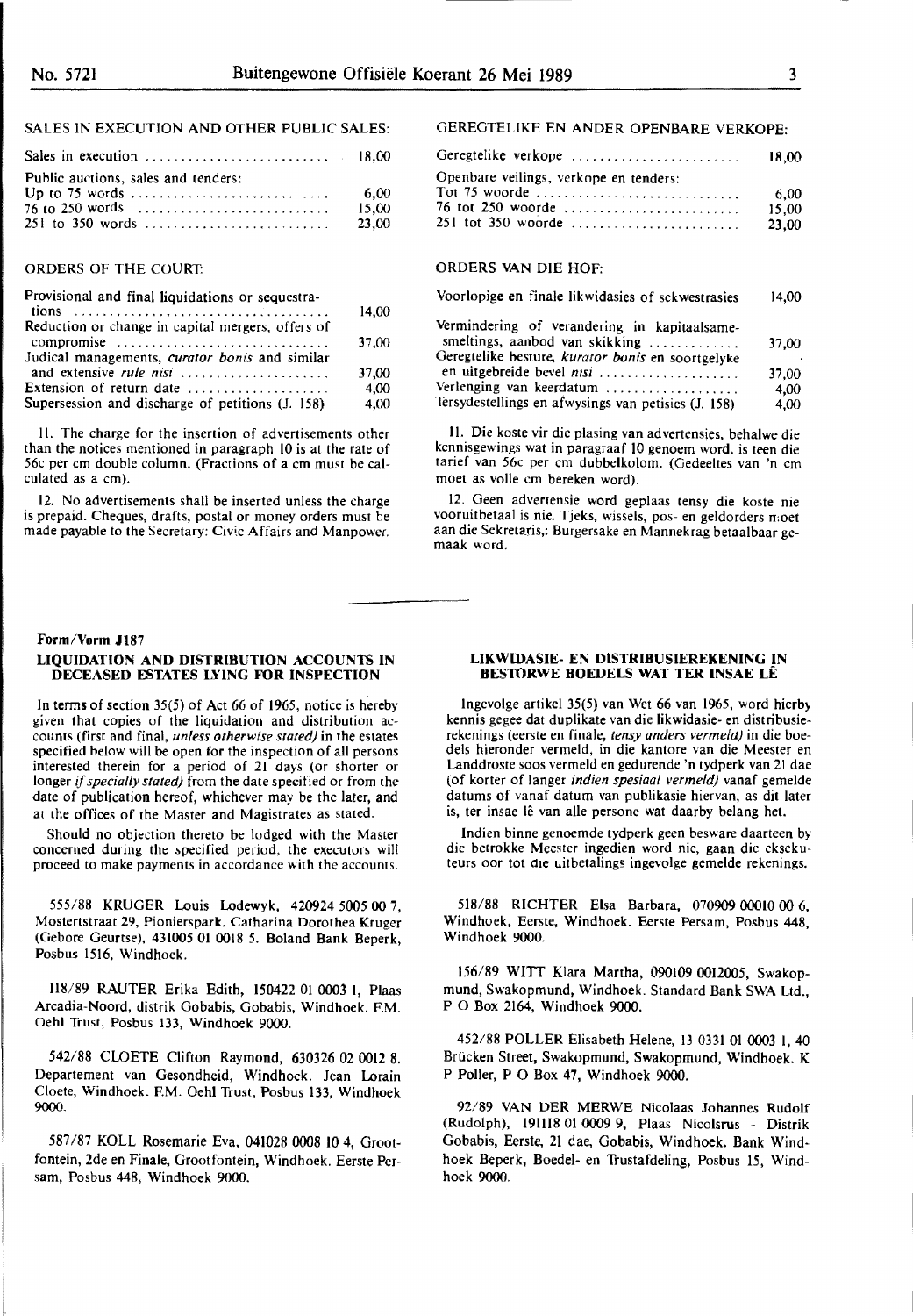502/88 NDALA Mbinge, Magsno. 87715297 SP, 32 Bataljon, Buffalo Basis Wes-Caprivi, Rundu, Rundu, Windhoek. Swatax (Eiendoms) Beperk, Posbus 249, Windhoek.

22/89 HOFFMANN **Hildegard,** 260207 OOU 003, P 0 Box 21433, Windhoek 9000. Windhoek, H Bochert (Executrix), c/o Engling, Stritter & Partners, P O Box 43, Windhoek 9000.

#### **Form/Vorm J 193 NOTICE TO CREDITORS IN DECEASED ESTATES**

All persons having claims against the estates mentioned below are hereby called upon to lodge their claims with the executors concerned, whithin 30 days (or otherwise as indicated) calculated from the date of publication hereof. The information is given in the following order: Estate number, surname and christian names, date of birth, identity number, last address, date of death; surviving spouse's names, surname, date of birth and identity number; name and address of executor or authorised agent, period allowed for lodgement of *claims if other than 30 days.* 

151/89 LANFRANCHI Ugo Mario, Windhoek, 7.2.1943, 4302075028106, Steinstraat 4, Windhoek, 12 Maart 1989. Francesia Lanfranchi, 13.3.1951, 510313 0013 102. Standard Bank SWA Ltd., (Registered Bank), Trustee Branch, PO Box 2164, Windhoek 9000.

107 /89 BACKHAUS Christfried Konrad Theodor, Windhoek, 26 Desember 1913, Hamburg, Duitsland, 22 Junie 1988. Eerste Persam, Posbus 448, Windhoek **9000.** 

165/89 BRUMMUND Karin, Windhoek, 24 Januarie 1948, 480124 0007 00 2, Windhoek. 13 Maart 1989. Eerste Persam, Posbus 448, Windhoek 9000.

169/89 CUSIDDIO Erna Christiana, Windhoek, 10 Desember 1958, 581210 0200 44 1, Robert Kochstraat Nr. 2, Windhoek-Wes. Antonio Francisco Soares Custodio, 23 Maart 1950, 500323 0100 47 7. Eerste Persam, Posbus 448, Windhoek 9000.

13/89 FLECHSIG Alfred Gerhard Jurgen, Windhoek, 4 September 1921, 210904 01 0012 6, Goanab 227, Outjo. 3 Januarie 1989. Mnr W E Flechsig p/a Van Heerden en Kie, Posbus 242, Outjo.

#### **KENNISGEWING AAN KREDITEURE IN BES'IORWE BOEDELS**

Aile persone wat vorderinge het teen die boedels hieronder vermeld, word hierby versoek om hul vorderinge by die betrokke eksekuteurs en binne 'n tydperk van 30 dae (of andersins soos aangedui) gereken vanaf die datum van publikasie hiervan in te lewer. Die inligting word verstrek in die volgorde: Boedelnommer, familienaam en voorname, geboortedatum, persoonsnommer, laaste adres, datum oorlede, familienaam en voorname van oorlewende eggenoot(e), geboortedatum en persoonsnommer; naam en adres van eksekuteurs of gemagtigde agent, tydperk toegelaat vir lewering van vorderings indien anders as 30 dae.

39/89 DREYER Gunther Jurgen, Windhoek, 17 November 1960, 601117 5011 00 7, Otjiwarongo. 30 Oktober 1980. Eerste Persam, Posbus 448, Windhoek 9000.

113/89 COMPION Pieter Marthinus Albertus, Windhoek, 9 September 1914, 140909 5029 **00** 7, Otavi, 8 Februarie 1989. Johanna Susanna Hendrina Compion, **15**  Augustus 1939, 390815 0100 48 3. Eerste Persarn, Posbus 448, Windhoek 9000.

120/89 SMALL Margaretha Berndina, Windhoek, 3 Oktober 1929. 291003 0015 00 0. Distrik Karasburg. *25* Februarie 1989. Eerste Persam, Posbus **448,** Windhoek 9000.

VAN WYK Willem Steenkamp, Windhoek, 8.11.1939, 391108 01 *0025* 0. Mariental. 8.4.1989. Huibrecht Aletta Johanna van Wyk. Standard Bank SWA Beperk, Posbus 2164, Windhoek 9000.

BEDDIES **Karl** George Wilhelm, Windhoek, 3 Desember 1903. 031203 *5035* 00 4. Otjiwarongo. 26 Maart 1989. Agent D **H** Beddies, Standard Bank SWA Ltd., (Registered Bank) Trustee Branch, P O **Box 2164,** Windhoek **9000.** 

HOFFMANN Karl Heinz Wilhelm Albert, Windhoek, 17.08.1911. 1108170100083, Omaruru - Plaas Klein Okambahe, Omaruru. 8 April 1989. Standard Bank SWA Ltd., (Registered Bank) Trustee Branch, P O Box 2164, Windhoek 9000. Agent vir eksekutrise.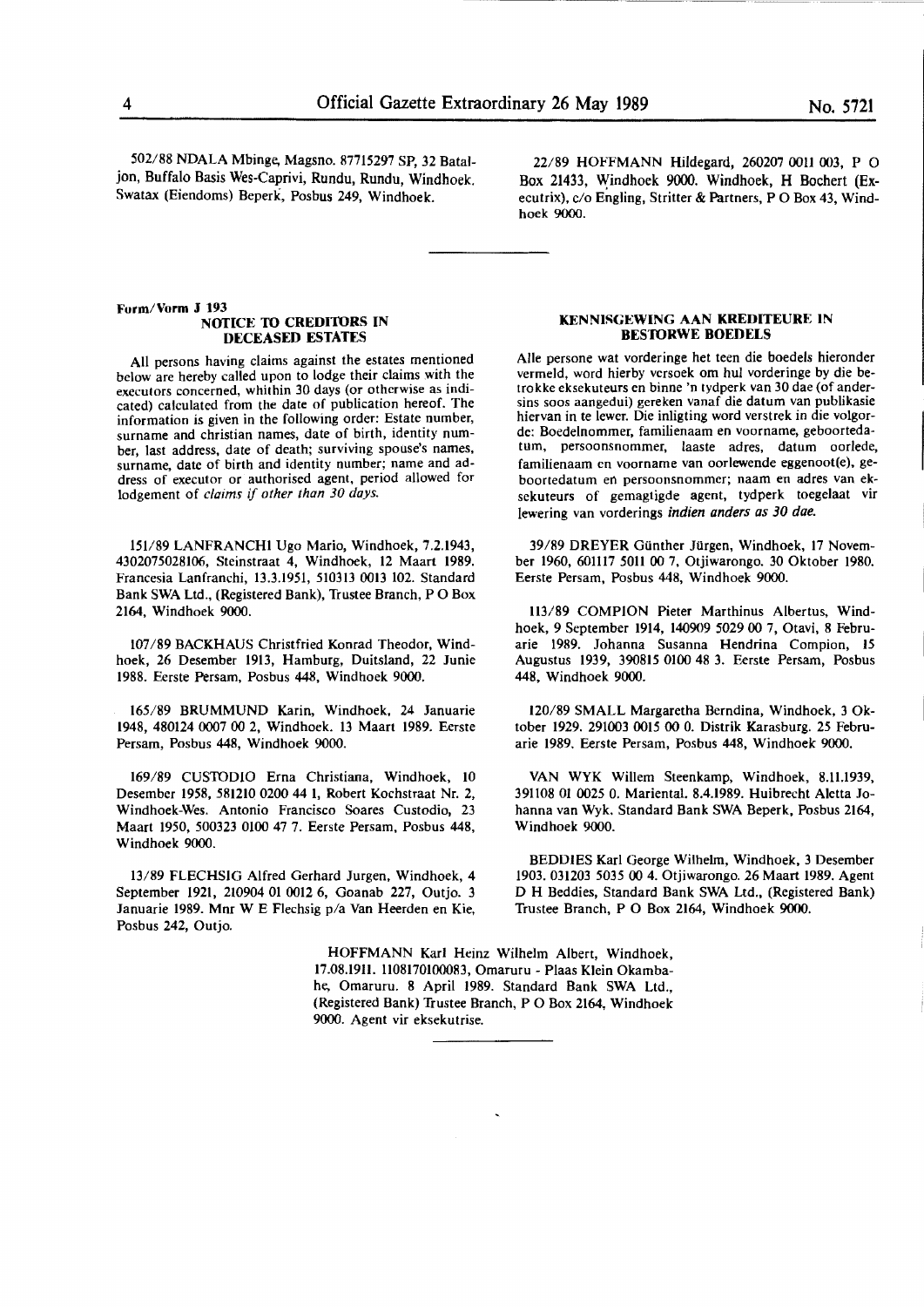## **Form/Vorm 2**

#### **MEETING OF CREDIIDRS IN SEQUESTRATED ESTATES OR COMPANIES BEING WOUND UP**

Pursuant to section 41 and 42 of the Insolvency Act, 1936, section 179 and 182 of the Companies Act, 1926, and section 339 and 366 of the Companies Act, 1973, notice is hereby given that a meeting of creditors will be held in the sequestrated estate or companies being wound up mentioned below, indicating the number of estate/company: the name and description of estate/company; the date, hour and place of meeting and the purpose of meeting.

Meetings in a place in which there is a Master's Office, will be held before the Master; elsewhere they will be held before the Magistrate.

#### **BYEENKOMS VAN SKULDEISERS IN GESEKWESTREERDE BOEDELS OF MAATSKAPPYE IN LIKWIDASIE**

lngevolge artikels 41 en 42 van die lnsolvensiewet, 1936, artikels 179 en 182 van die Maatskappywet, 1926, en artikels 339 en 366 van die Maatskappywet, 1973, word hierby kennis gegee dat 'n byeenkoms van skuldeisers in die gesekwestreerde boedels of maatskappye in likwidasie hieronder vermeld, gehou sal word met aanduiding van die nommer van boedel/maatskappy; die naam en beskrywing van boedel/maatskappy; die datum, uur en plek van byeenkoms en die doel van byeenkoms.

In 'n plek waar 'n kantoor van 'n Meester is, word die byeenkoms voor die Meester gehou en in ander plekke voor die Landdros.

W4/89 Cape Farmers (Pty) Ltd (In Liquidation). Wednesday 7 June 1989 at 10h00 at the office of the Master of the Supreme Court Windhoek. Special Meeting Proof of further claims. I.R. McLaren, Investment Trust Co (Pty) Ltd., PO Box 21204.

#### **Form/Vorm 5**

## **PAYMENT OF DIVIDENDS AND COLLECTION OF CONTRIBUTIONS IN SEQUESTRATED ESTATES FOR COMPANIES -9EING WOUND UP**

The liquidation accounts and plans of distribution or contribution in the sequestrated estates or companies being wound up, as the case may be, mentioned below having been confirmed on the date therein mentioned, notice is hereby given, pursuant to section 113(1) of the Insolvency Act, 1936, section 139(2) of the Companies Act, 1926, **and** section course of payment or contributions are in the course of collection in the said estates or companies as set forth below and that every creditor liable to contribution is required to pay to the trustee or liquidator the amount for which he is liable at the address mentioned below.

#### **UITKEER VAN DIVIDENDE EN INSAMELING VAN KONTRIBUSIES IN GESEKWESTREERDE BOEDELS OF MAATSKAPPYE IN LIKWIDASIE**

Nademaal die likwidasierekeninge en distribusie- of kontribusie-rekenings in die gesekwestreerde boedels of maatskappye in likwidasie, na gelang van die geval, hieronder vermeld op die datums daarin vermeld, bekragtig is, word hierby ingevolge artikel 113(1) van die lnsolvensiewet, 1936, artikel 139(2) van die Maatskappyewet, 1926, en artikel 409(2) van die Maatskappyewet, 1973 kennis **gegee** dat uitbetaling van dividende of insameling van kontribusies aan die gang is in genoemde boedels of maatskappye soos hieronder uiteengesit en dat elke kontribusiepligtige skuldeiser die bedrag deur hom verskuldig by die adres hieronder genoem aan die kurator of likwidateur moet betaal.

Wl2/87 Insolvent Estate B.P. van Vuuren f.t.a. Irene's Supermarket, Grootfontein. 14.04.89. Dividends to concurrent creditors Third & Final Liquidation & Distribution Account. I.R. McLaren Trustee Investment Trust Co (Pty) Ltd., P O Box 21204, Windhoek.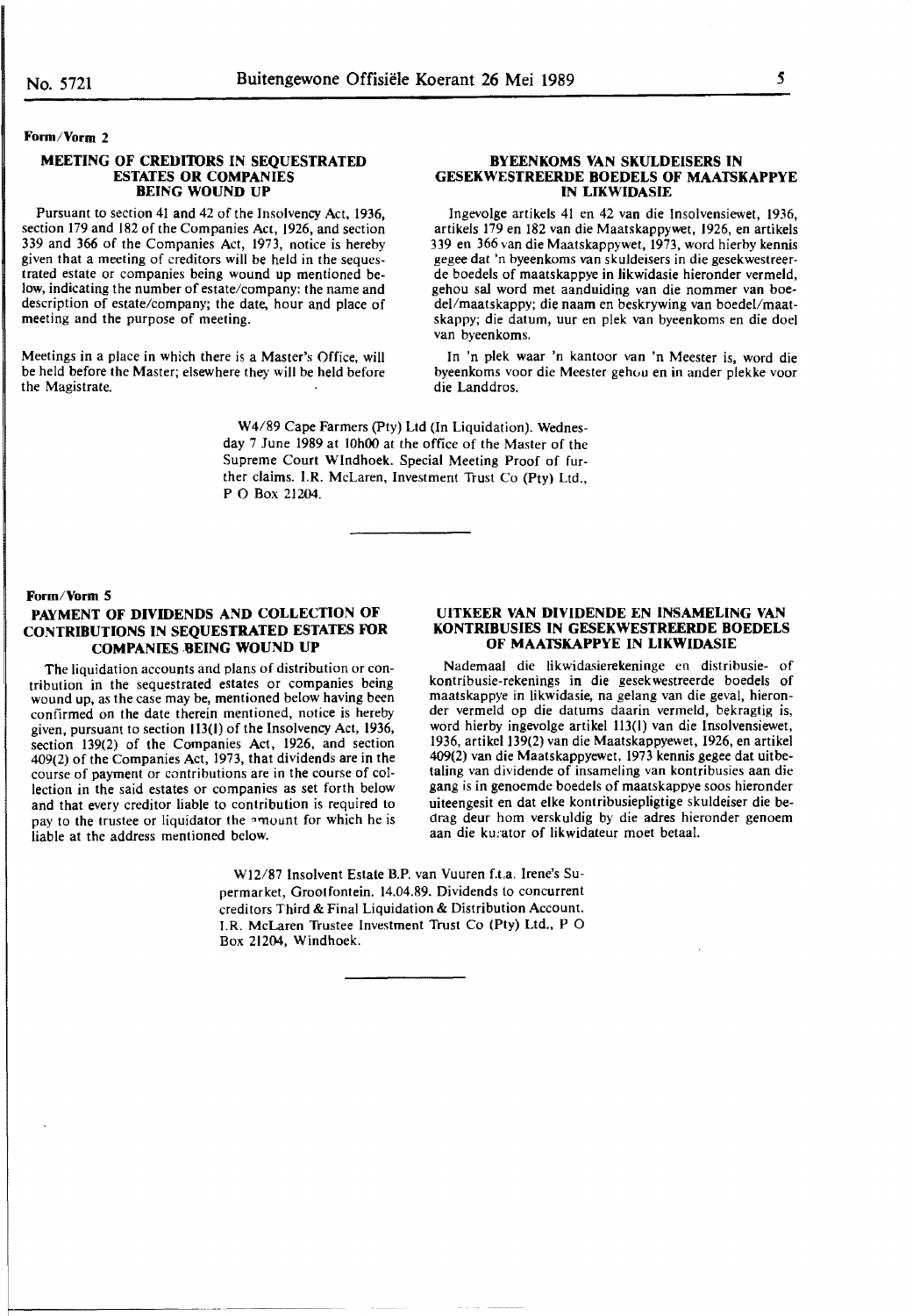## **ROEDEL WYLE CHARLES HORWITZ IDENTITEITS-NOMMER 0002 28 0001 8 'N RUSTENDE BOER WIE BUITE GEMEENSKAP VAN GOEDERE GETROUD WAS, WAT OP 14 NOVEMBER 1988 TE KEETMAN-SHOOP OORLEDE IS.**

#### **BOEDEL NR. 590/88**

Die .Eerste en Finale Likwidasie- en Distribusierekening in bogemelde boedel sal ter insae le in die kantoor van die Meester van die Hooggeregshof Windhoek en 'n afskrif daarvan in die Landdroskantoor te Keetmanshoop vir 'n tydperk van 21 dae vanaf **26 Mei** 1989.

J A BOTMA LENTIN BOTMA & V.D. HEEVER POSBUS 38 KEETMANSHOOP 9000

**ROEDEL WYLE JOHANNA CATHERINE HORWITZ HUISVROU (IDENTITEITSNOMMER 130429 01 00038) GETROUD BUITE GEMEENSKAP VAN GOEDERE WAT OP 13 NOVEMBER 1988 OORLEDE IS.** 

#### **ROEDEL NR. 588/88**

Die Eerste en Finale Likwidasie- en Distribusierekening in bogemelde boedel sal ter insae lê in die kantoor van die Meester van die Hooggeregshof Windhoek en 'n afskrif daarvan in die Landdroskantoor te Keetmanshoop vir 'n tydperk van 21 dae vanaf 26 Mei 1989.

J A BOTMA LENTIN BOfMA & V.D. HEEVER POSBUS 38 KEETMANSHOOP 9000

#### **NOflCE OF TRANSFER OF BUSINESS**

BE PLEASED TO TAKE NOTICE that Application will be made 14/FOURTEEN days after publication of this notice to the Licensing Court for the transfer of the General Dealer Licence - Retail (motor spares, radios and related accessories) held by H H KUHN and **N R BAHLMANN** who trade under the name and style of AIRITE & AUTOELECTRIC on Erf No. 5434, cor. Peter Müller / Tal Street, Windhoek to AIRITE & AUTOELECTRIC (PTY) LTD who will carry on trading under the name AIRITE & AUTOELECTRIC (PTY) LTD at the same address.

Dated at Windhoek this 16th day of May 1989.

Price Waterhouse Accountants for applicant Swalu Building 114 Leutwein Street PO Box 21616 WINDHOEK 9000

## **KENNISGEWING OM OORDRAG VAN LISENSIE**

Geliewe kennis te neem dat na veertien (14) dae vanaf publikasie van hierdie kennisgewing, aansoek gedoen sal word by die Handelslisensiehof, Landdroskantoor, Karasburg, vir die oordrag van die Algemene Handelaars-, Restaurant-, Vars Produkte-, Tabak by Kleinmaat en Patente Medisyne Iisensies gehou deur **AMANDA** OBERHOLZER wie handel dryf as lndraf Kafee te Erf Nr. 78, Hoofstraat, Karasburg, aan JAN JACOBUS STEENKAMP en NICOLAAS WILLEM PHILIPPUS KRUGER, wie te dieselfde adres onder dieselfde naam besigheid sal doen.

GETEKEN te KARASBURG op hierdie Ude dag van MEI 1989.

RISSIK & COX PROKUREURS VIR APPLIKANT

### **KENNISGEWING VAN OORDRAG VAN BESIGHEID**

GELIEWE KENNIS TE NEEM dat daar by die volgende kwartaallikse sitting van die Handelslisensiehof, Mariental, vir die distrik Mariental aansoek gedoen sal word vir die oordrag van die Algemene Handelaar- en patente Medisynelisensies tans gehou deur H.P.J. en C.J.H. van Wyk wie sake doen onder die naam en sty! van GIBEON WINKEL TE Erf 16, Gibeon, aan en ten gunste van AN-DRIES MACHIEL GERI' VERMEULEN wie onder dieselfde naam en styl op dieselfde erf sal sake doen vir eie rekening.

GEDATEER te MARIENTAL hede die 8ste dag van MEI 1989.

VAN HEERDEN, LIEBENBERG & **KIE**  SKOOLSTRAAT POSBUS 13 MARIENTAL 9000

#### **KENNISGEWING VAN OORDRAG VAN BESIGHEID**

GELIEWE KENNIS TE NEEM dat daar by die volgende kwartaallikse sitting van die Handelslisensiehof, Mariental, vir die distrik Mariental aansoek gedoen sal word vir die oordrag van die Algemene Handelaar-, Spuit- en Mineraalwater, Tabak by kleinmaat en Restaurantlisensies tans gehou deur H.P.J. en C.J.H. van Wyk wie sake doen onder die naam en sty! van GIBEON RESTAURANT te Erf 16, Gibeon, aan en ten gunste van ANDRIES MACHIEL GERT VERMEULEN wie onder dieselfde naam en sty! op dieselfde erf sal sake doen vir eie rekening.

GEDATEER te MARIENTAL hede die 8ste dag van MEI 1989.

VAN HEERDEN, LIEBENBERG & KIE SKOOLSTRAAT POSBUS 13 MARIENTAL 9000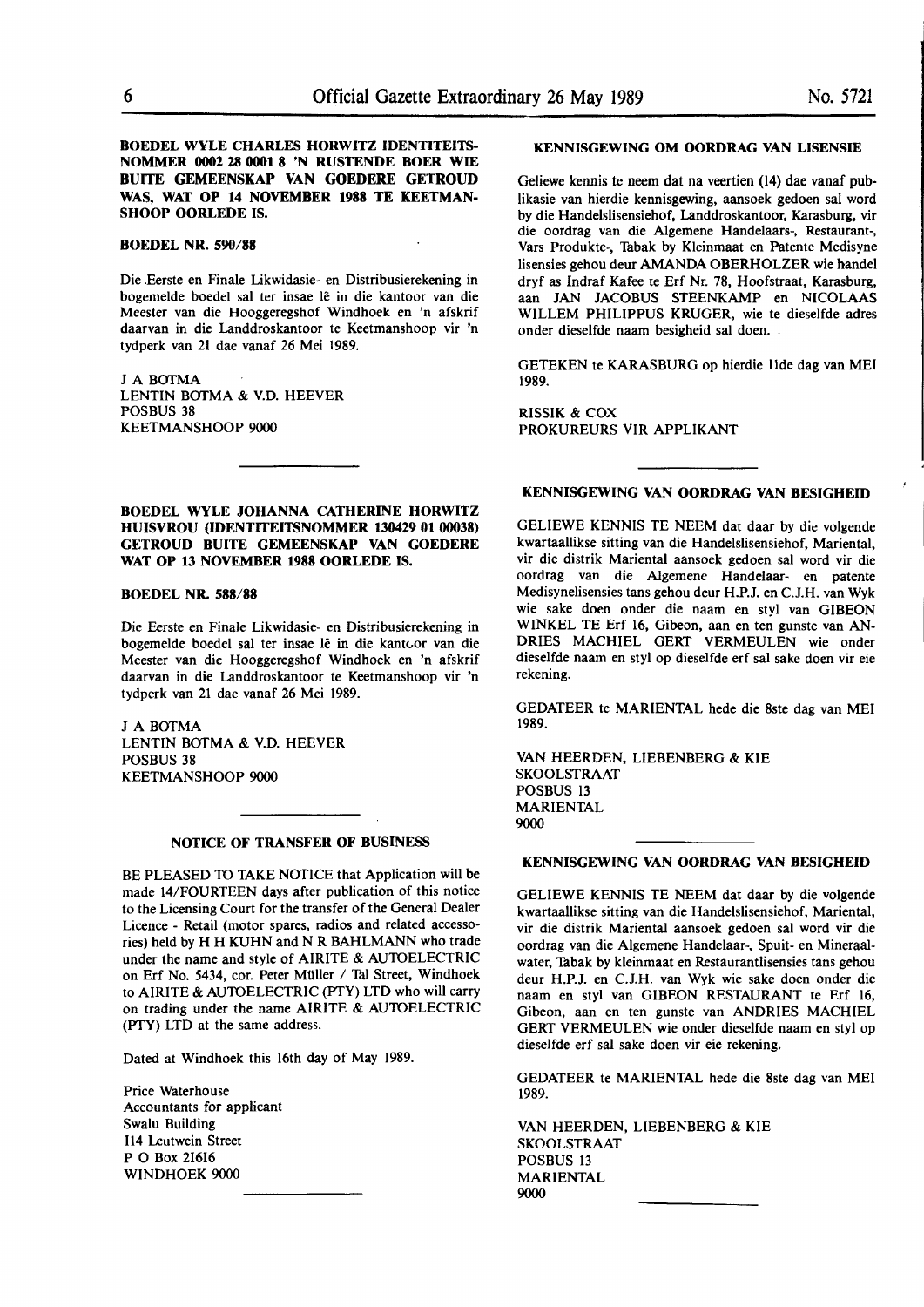## **KENNISGEWING**

Geliewe kennis te neem dat VEERfIEN DAE na publikasie hiervan aansoek gedoen sal word by die Handelslisensiehof vir die distrik Otjiwarongo, gehou te OTJIWARONGO, vir die oordrag van die ALGEMENE HANDELAAR-GARAGE-, SPUIT- EN MINERALE WATERLISENSIES gehou deur HORST RAINER RADECK te Erwe Nr. *65* en 66, Voortrekkerstraat, Otjiwarongo, onder die naam SCHULZ'S GARAGE na WILLEM JACOBUS DE WET wie onder dieselfde naam op dieselfde perseel vir sy eie rekening besigheid sal doen.

DATEER EN GETEKEN TE OTJIWARONGO HIERDIE IOde DAG VAN MEI 1989.

A DAVIDS & **KIE**  Prokureurs vir Applikant Posbus II **OTJIWARONGO** 

## **NOfICE OF TRANSFER OF BUSINESS**

## **(IN TERMS OF SECTION 16 OF ORDINANCE 13 OF 1935)**

Take notice that VERREL LEANDER POTGIETER has disposed of the Mineral Water Dealer and Tobacco Dealer business, conducted by him on Erf 463, WINDHOEK, under the name and style of ORION DRANKWINKEL, to CHRISTIAAN RUDOLF VILJOEN, who will carry on the aforesaid business for his own account at the same address, under the name and style of **ORION DRANKWINKEL,**  and that after 14 days after publication of this notice, the said Christiaan Rudolf Viljoen will apply to the Licensing Court for the issue to him of the Mineral Water Dealer and Tobacco Dealer licence.

**STERN** & **BARNARD**  Attorneys for Applicant 2nd Floor - Swabank Building **Bülow Street WINDHOEK** 

#### **KENNISGEWING**

Geliewe kennis te neem dat VEERfIEN DAE na publikasie hiervan aansoek gedoen sal word by die Handelslisensiehof te OUTJO vir die oordrag van die ALGEMENE HAN-DELAAR, PATENTE MEDISYNE, VARS PRODUKTE, TABAK BY KLEINMAAT EN RESTAURANT LISEN-SIES, tans gehou deur ANTONIO FRANCISCO S CUSTO-DIO, wat handel dryf te ERF NR. 139, VOORfREKKERSTRAAT, OUTJO, onder die naam en styl van ETOSHA SUPERMARKET na MANUEL MARTIN-HO REBOCHO wie onder dieselfde naam en op dieselfde perseel vir sy eie rekening besigheid sal doen.

DATEER EN GETEKEN TE OUTJO HIERDIE IODE DAG VAN MEI 1989.

A. DAVIDS & KIE PROKUREURS VIR APPLIKANT VOORTREKKERSTRAAT POSBUS 106 OUTJO 9000

#### **OORDRAG VAN BESIGHEID**

Kennis geskied hiermee dat na afloop van 14 (veertien) dae vanaf verskyning van hierdie kennisgewing aansoek gedoen sal word by die Handelslisensiehof vir die distrik TSUMEB vir die oordrag van ALGEMENE HANDELAARLS-LISENSIE tans gehou deur HANS WALTER PAUL SACHSE wat handel dryf op Erf 4, POSSTRAAT, TSUMEB onder die naam van IMMERGRUN FLORIST & NURSERY aan HELGA OEDER wat die besigheid sal voortsit op dieselfde perseel onder dieselfde naam vir haar eie rekening.

W.J. KRIEL & KIE AGENT VIR DIE PARTYE HOOFSTRAAT 30 A POSBUS *65*  **TSUMEB** 9000

## **KENNISGEWING VAN OORDRAG VAN BESIGHEID**

GELIEWE KENNIS te neem dat by die volgende Algemene Sitting van die Handelslisensiehof wat gehou sal word te Otjiwarongo, op 7 Junie 1989 aansoek gedoen sal word vir oordrag van die Algemene Handelaar, Vars Produkte en Slagterlisensies gehou deur Mnr 8 SCHWARTZ op Erf 1572, aan MNR JOHAN BURGER van Posbus 1153, OT-JIWARONGO, wie besigheid sal doen op dieselfde perseel onder die naam OMATAKO SCHLACHTEREI.

VAN DER WESTHUIZEN & GREEFF POSBUS 47 OTJIWARONGO 9000